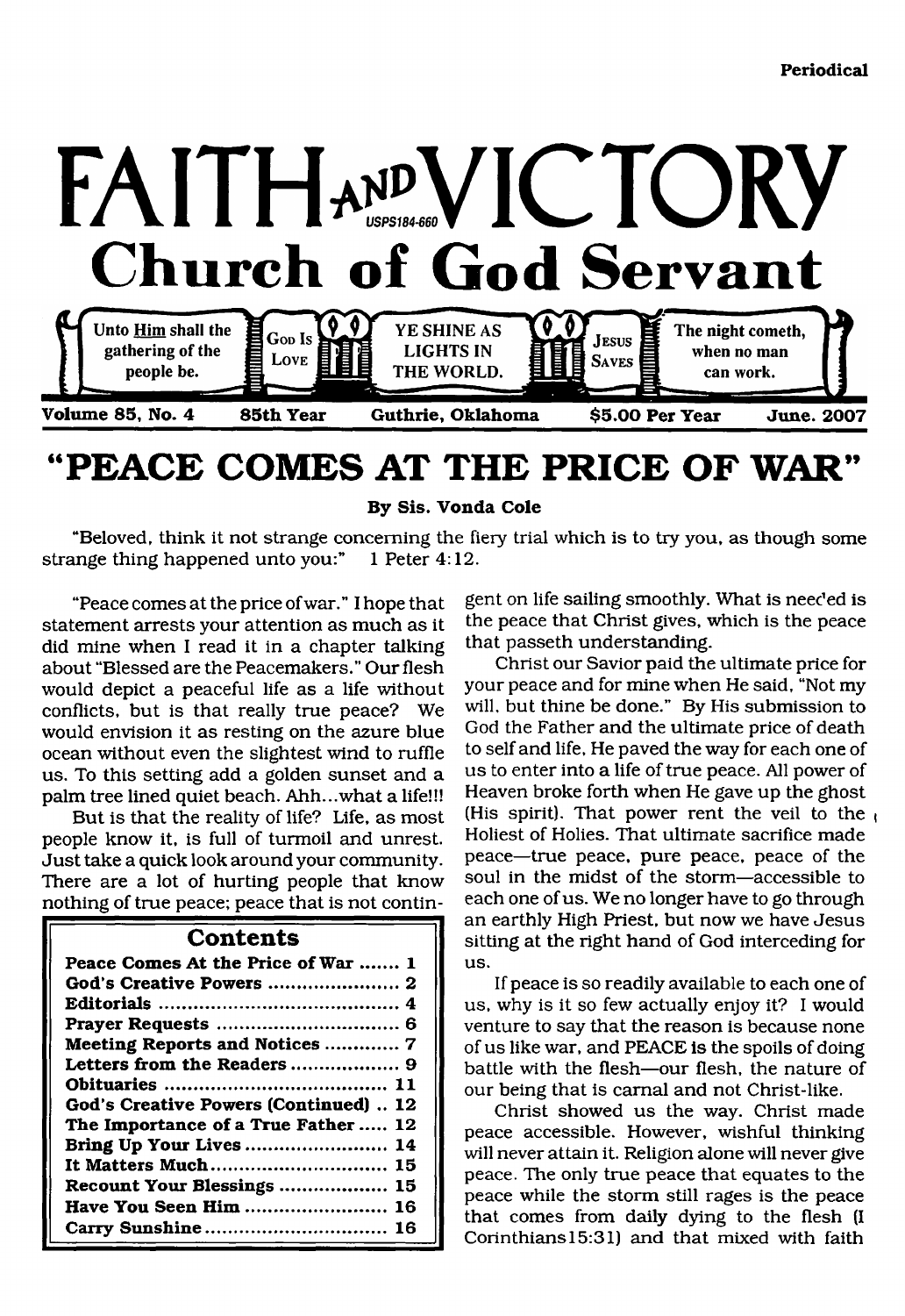(Hebrews 4:2). It is the peace that comes when we give over our strugglings to see and know and understand all situations. It is the peace that comes from letting go and letting God. Oh, the rest that is ours when we put the unfair, unjust, out-of-control situations that we face into God's hands! Did God not tell the Israelites that He would fight their battles for them if they would but "trust and obey?" How did He do it? He did not do it by common means that any human could think up or plan out, but he did it by very uncommon ways—hornets, thunderstorms, singing, etc. The Old Testament is full of examples, and He wants to do the same for every child of God today who will but trust and obey.

"Let us labor therefore to enter into that rest,..." Hebrews 4:11. Labor here implies to apply every exertion of body and mind to the effort. Did not Christ sweat as great drops of blood? It has always seemed like an oxymoron to say labor for rest. As God reached down and grabbed my attention that day when I was reading about the Beatitude of Peacemaking, I realized that it will only be a fierce battle with self that will bring me to the place God can bless me with His peace. The devil will hotly contend my rest. Today, I may yield and say, "not my will," but tomorrow if the same battle hits me full blast in the face like a fire hose at close range, will I still choose the good will of my God? Will I continue to lay my life down on the figurative cross and allow others to see the spirit of Christ shine through? I may choose today and tomorrow to yield and submit to God to work out all situations, but what about next month, next year, or even seven years from now? In situations like this, we must "...fear,

lest, a promise being left us of entering into His rest [that] any of [us] should seem to come short of it." Hebrews 4:1.

If someone has blessed your life, and challenged you in your walk with God, follow them only as they continue to follow Christ, only as they continue to die to self and be Christ-like. However, when you see them picking up their consecration, backing up on the sacrificial life that Christ has led them to, "...be not soon shaken...." II Thessalonians 2:2. Each of us must labor and fight for the rest that God gives us, "lest any man [we] fall after the same example of unbelief' and disobedience. Hebrews 4:11.

"...But will...make a way to escape, that ye may be able to bear it." I Corinthians 10:13. Until the final victory is won, that way of escape is the peace that God pours into the heart of the fully consecrated soul. So, toil on weary soldier; toil on. May the peace in your soul from Heaven above, give you the added strength and vigor to continue this war with the flesh. May we always be victors in this war that would want us to focus on ourselves and our insufficiencies rather than rest in the knowledge that God has everything in control. May we never turn in our armor and yield to the flesh. It is worth it. It is worth it! Still fight on, my brother, and God will make a way of escape with "peace that passeth understanding." (Philippians 4:7.)

Now, accept the commission of Christ and with the peace of God which reigns in your heart and life, go be a peacemaker to the world. They need to know of the same peace that God has so bountifully given you.

**God's Creative Powers**

#### **By Sis. Charlotte Huskey**

"All things were made by him; and without him was not any thing made that was made." John 1:3.

Now that school is ending, parents will have more time with their children. It will be a good opportunity to influence them in right attitudes and thoughts. Parents can now have a more active role in educating them. Some will be looking for summer activities to keep their youngsters busy. Instead of hooking up with the world for activities, why not use the opportunity to learn more about God? Parents can counter

some erroneous teachings their children may have accepted, or teach them how to study the Bible, to memorize Scripture, or be a blessing to others.

Many will be going on vacation and will perhaps visit state and national parks where children are exposed to "so called" scientific information related to the age of the earth and many other evolution theories. Personally, I believe it is not fair to the younger generation to have such information presented as truth, when in fact it is only a theory.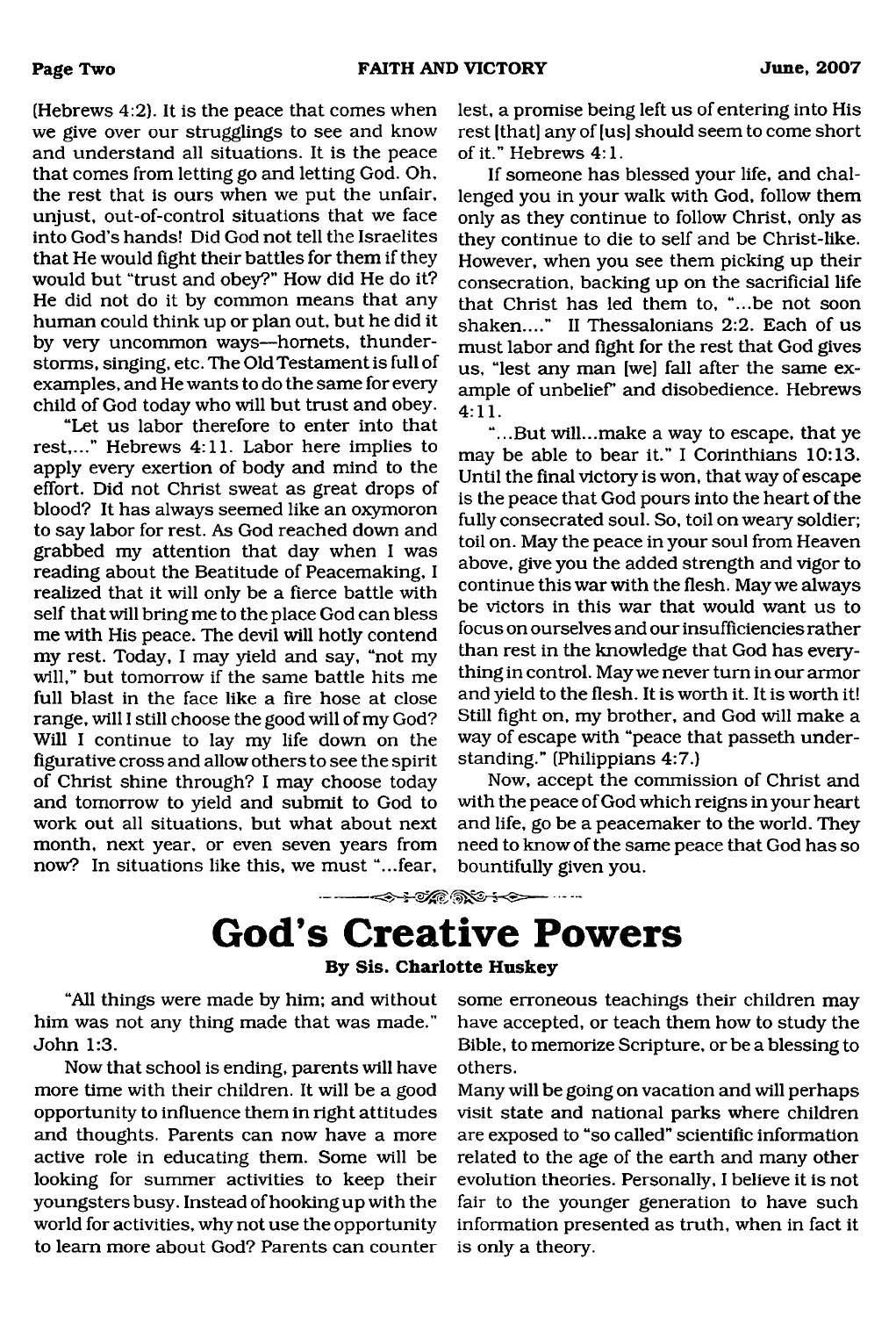The following article that appeared in *The Beautiful Way* Sunday School leaflet in 1990 might help your children know there is other information about the earth's existence.

How long does it take to make an island, a canyon or a mountain? According to evolutionary theory ,the Grand Canyon took 3 to 6 million years to form. Let's see how long it took God's nature to form an island, some canyons and mountains.

As the anglers were throwing their net into the icy North Atlantic waters, 33 km south of the main island of Iceland, one shouted to the other, "Look, a ship is on fire! " The cold November wind lashed their faces as they raced toward the flames. From a safe distance, they saw gigantic flames leaping 100 feet high! However, there was no ship in sight. They quickly radioed headquarters. "We are four miles from Geirfuglasker. It looks like a volcano is erupting! Flames are shooting out of the water!"

Dr. Thorarinsson, a geologist, arrived in a helicopter two hours later. Soon, other scientists from around the world came to study what was happening. Yes, a volcano was erupting! Several leading evolutionary geologists watched as God's natural forces within the earth formed a new island with a landscape that appeared to be thousands of years old. "The varied and mature landscape was almost beyond belief," Dr. Thorarinsson said. "What elsewhere may take thousands of years...the same development took only weeks or even a few days here." Geologists watched as small amounts of lava flowed gently down to the edge of the sea. The cold seawater splashed upon the hot lava. It shattered into a billion small bits, making sand!

Shortly after Surtsey Island's first birthday, it had a mountain with an active volcano named Surtur, wide sandy beaches and impressive cliffs that were grayish-white, and resembled the cliffs on the English Channel. There were hollows, secluded valleys, soft waving surfaces and boulders worn almost round by the surf.

Within two years, an island nearly three miles square had formed. That same year, 1965, Dr. Thorarinsson built a house on the new island. It was headquarters for scientists studying the new plants and animals as they invaded the island. (By 2003, sixty different plants and ten different nesting birds were reported found on Surtsey Island.) Yes, two-year-old Surtsey Island looked like it could be 10,000 years old!

Gales and sandstorms dealt blows on this island within that year. What scientists learned at Surtsey is good evidence that our earth may be much younger than the information displayed in our parks, and many other kinds of educational material.

Evolutionists use a uniformitarian time scale for estimating the age of the earth, rocks, fossils, etc. According to this time scale, changes in the earth's surface have come primarily through gradual processes rather than sudden upheavals. This new island taught us that this time scale could be very misleading.

The violent eruption of Mount St. Helens on May 18, 1980, gave some more geologic surprises. In six minutes, the eruption destroyed enough trees to build 640,000 houses. This beautiful mountain paradise turned into a badland.

Mud and rock avalanched into Spirit Lake causing waves up to 850 feet high on the north shore of the lake. The water scoured slopes of trees, plants, soil and volcanic debris, and dumped a 320-foot-thick deposit on the bottom of the lake. This wood, bark and plant life formed peat within a few years. Peat is the first material in the formation of coal. This peat is already much like certain coal beds of the eastern United States, which scientist believe are thousands of years old. Until now, scientists have believed that coal formed slowly over thousands of years.

An average depth of 150 feet of rockslides and volcanic debris covered twenty-three square miles of a valley on the north side of Mount St. Helens. In this valley, rills and gullies formed within five days, which geologists would have thought to have taken hundreds of years. Some of these gullies are 50 feet deep. A miniature "Grand Canyon" over 100 feet deep formed in one day. The erosional features of Mount St. Helens are not unique, but are similar to those seen elsewhere.

At Lituya Bay, Alaska, an enormous wave, as high as 1720 feet above the ocean, destroyed the forest along the shore. It stripped the hills of vegetation and changed the mountain into a wasteland. Such stripping would have taken thousands of years, under evolutionary patterns.

On November 20, 1980, a Texaco oil well driller accidentally penetrated an underground

(Continued on page 12.)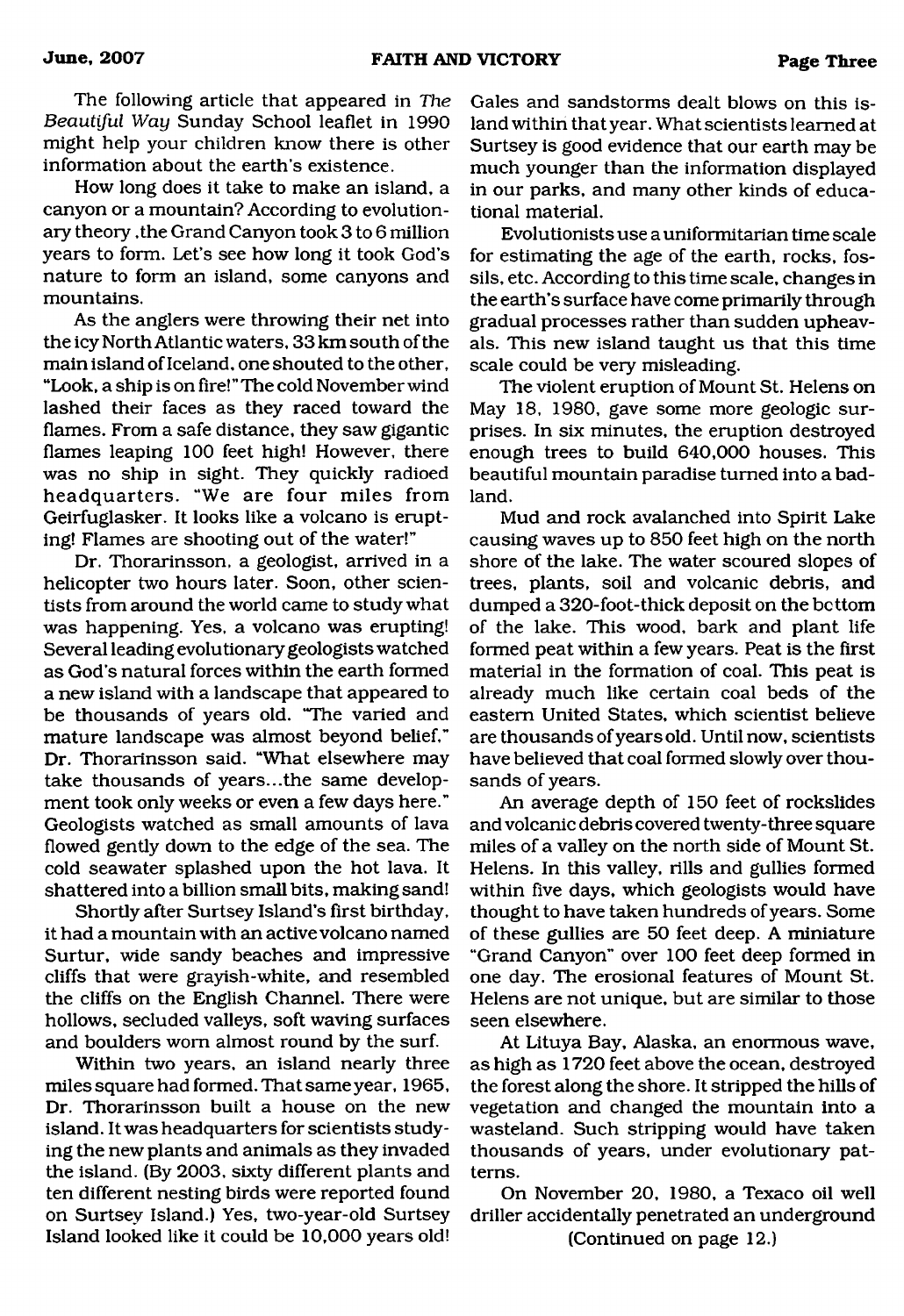### **FAITH AND VICTORY 16 PAGE HOLINESS MONTHLY** <u> 1988 - 1989 - 1989 - 1989 - 1989 - 1988 - 1988 - 1988 - 1988 - 1988 - 1988 - 1988 - 1988 - 1988 - 1988 - 198</u>

This non-sectarian paper is edited and published in the interest of the universal CHURCH OF GOD each month (except August of each year, and we omit an issue that month to attend camp meetings), by Willie Murphey, and other consecrated workers at the FAITH PUBLISHING HOUSE. 4318 S. Division, Guthrie. OK 73044 (USPS184-660).

#### **(Periodical postage paid at Guthrie, OK)**

Notice to subscribers: When you move or change your address, please write us at once, giving your old and new address, and include your zip code number. The post office now charges 75<sup>c</sup> to notify us of each change of address.

Dated copy for publication must be received by the 18th of the month prior to the month of issue.

#### **SUBSCRIPTION RATES**

#### . . . . . . . .

Single copy, one year......................................................\$5.00 Package of 5 papers to one address, one year ......... \$20.00 Larger quantities are figured at the same rate.

This publication teaches salvation from all sin, sanctification for believers, unity and oneness for which Jesus prayed as recorded in John 17:21, and manifested by the apostles and believers after Pentecost. By God's grace we teach, preach, and practice the gospel of the Lord Jesus Christ-the same gospel that Peter. John, and Paul preached, taught, and practiced, including divine healing for the body. James 5:14-15.

Its motto: Have faith in God. Its object: The glory of God and the salvation of men: the restoration and promulgation of the whole truth to the people in this "evening time" as it was in the morning Church of the first century; the unification of all true believers in one body by the love of God. Its standard: Separation from sin and entire devotion to the service and will of God. Its characteristics: No discipline but the Bible, no bond of union but the love of God, and no test of fellowship but the indwelling Spirit of Christ.

Through the Free Literature Fund thousands of gospel tracts are published and sent out free of charge as the Lord supplies. Cooperation of our readers is solicited, and will be appreciated in any way as the Bible and the Holy Spirit teach you to do or stir your heart. "Freely ye have received, freely give." Read Ex. 25:2:1 Chron. 29:9; II Cor. 9:7; and Luke 6:38.

Freewill offerings sent in to the work will be thankfully received as from the Lord. Checks and money orders should be made payable to Faith Publishing House. All donations are tax deductible.

A separate Missionary Fund is maintained in order to relay missionary funds from our readers to the support of home and foreign missionaries and evangelists.

In order to comply with Oklahoma laws as a non-profit religious work, the Faith Publishing House is incorporated thereunder.

The *Faith and Victory* (USPS 184-660) is published monthly, except August, for \$5.00 per year by:

**FAITH PUBLISHING HOUSE P. O. Box 518, 4318 S. Division. Guthrie. OK 73044 Office phone numbers: 405-282-1479, 800-767-1479; fax number: 405-282-6318. Internet address: <http://www.faithpublishing.com> (Periodical postage paid at Guthrie, OK.)**

**Postmaster: Send address changes to:** *Faith and Victory,* **P. O. Box 518, Guthrie. OK 73044.**

*M j£>c&tosia&*

"For by grace are ye saved through faith; and that not of yourselves: *it is* the gift of God: Not of works, lest any man should boast." Ephesians 2:8-9. I thank God for the grace that

brought salvation and for the truth that is witnessed to us through this verse. However, there are many professed "Christians" today who are promoting a vain form of religion

and they misapply this verse to excuse their fruitless lives and teachings of deception. Notice the very next verse, "For we are his workmanship, created in Christ Jesus unto good works, which God hath before ordained that we should walk in them." Ephesians 2:10. God intends for the one who has truly been set free from the bondage of sin to abound with "good works." Works are a very important part of a Christian's life, and the profession of those without them is not genuine.

Now, let us look at Hebrews 4:10-11, "For he that is entered into his rest, he also hath ceased from his own works, as God did from his. Let us labour therefore to enter into that rest, lest any man fall after the same example of unbelief." It is evident from this scripture that it is our "own works" that keep us from entering the rest that God has provided for His children. Our own works are motivated by the lusts and desires of the flesh, and are therefore defiled. It is these works that must be put aside. Even Jesus, Who was made in the likeness of man, did not do His own works. He said, "For I came down from heaven, not to do mine own will, but the will of him that sent me." John 6:38. Doing the will of His Father was foremost in His mind. This was so important to Him that when the ultimate hour of decision arrived, He was willing to give up His own life in a torturous death to fulfill the desire of His Father.

Doing the will of our Father is the "works" that we must be doing, and it begins by simply obeying the Word of God and giving heed to the voice of His Spirit." One of the great temptations that satan used on Jesus was to convince Him to turn the stones into bread to satisfy His personal hunger after He had fasted for forty days. Jesus did not yield to that temptation and later we read in John 4:34 that Jesus said,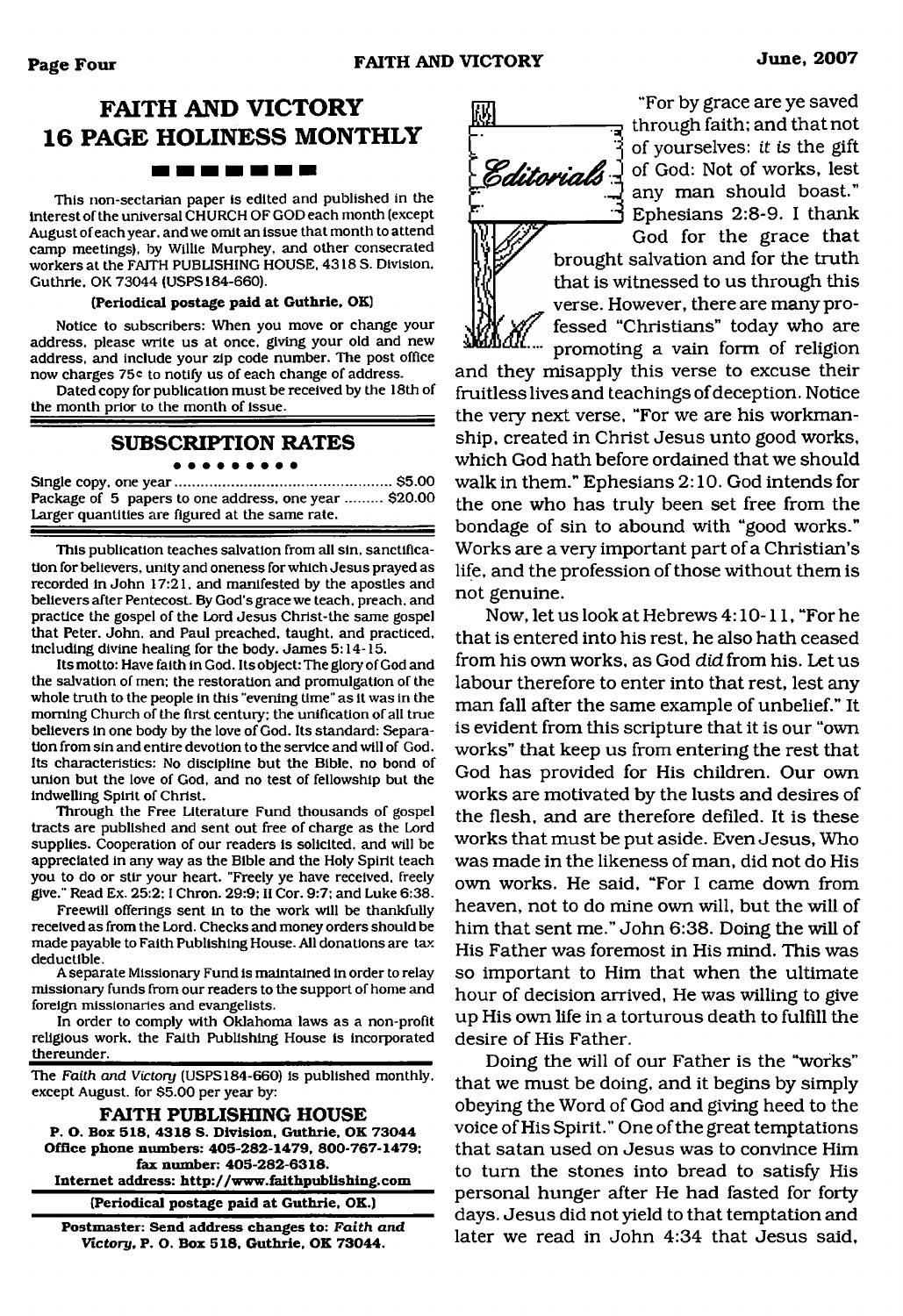"... My meat is to do the will of him that sent me, and to finish his work." Then He went on to tell His disciples, "Say not ye, There are yet four months, and *then*cometh harvest? behold, I say unto you, Lift up your eyes, and look on the fields; for they are white already to harvest."

Yes, there is still work for you and I to do today. The fields still need to be harvested in our generation. Jesus said, "...It is not the will of your Father which is in heaven, that one of these little ones should perish." Matthew 18:14. Death is gobbling up many precious souls and sealing them to an eternal doom while many professing Christians stand idly by, unengaged in their heavenly Father's business. If we profess Christ to be our Lord and Savior, then we need to be proving that profession by doing His works.

James made some very bold statements in the second chapter regarding our faith being coupled with works. He asked a question in verse 14, "What *doth it* profit, my brethren, though a man say he hath faith, and have not works? can faith save him?" He then gave an illustration of one telling a person who is hungry and deprived of the basic essentials of clothing to be "warmed and filled" without giving him anything, and asked, "what doth it profit?" Words alone obviously do not supply the need. In verse 17 he makes this straightforward statement, "Even so faith, if it hath not works, is dead, being alone." Real, living faith motivates works and these works are not done to please ourselves, but to please God.

Don't be deceived and fall prey to the apathetic mood prevailing in Christendom that has lulled many people into a deep state of slumber while those around them are being snatched away by the evil one. May each of us shake ourselves and be about our Father's business.

Some may say, I'm not asleep. I am so busy I barely have time to rest. Ah, but here is the real question, is all of this industry for ourselves or is it doing the will of the Lord? If it is for ourselves, then yes, we are in a state of slumber. The Lord has a nobler plan for your life. Great accomplishments for the Lord will never be done by those who are living for self. Self must be offered on the altar of consecration before God can be truly glorified in our life.

Here are a few statements the Scriptures give regarding those who were mightily used of

the Lord. 'Thus did Noah; according to all that God commanded him, so did he." "So Abram departed, as the LORD had spoken unto him;..." "Thus did Moses: according to all that the LORD commanded him, so did he." "And Caleb stilled the people before Moses, and said, Let us go up at once, and possess it; for we are well able to overcome it." ( A widow at Zarephath) "And she went and did according to the saying of Elijah: and she, and he, and her house, did eat *many* days." "Then Gideon took ten men of his servants, and did as the LORD had said unto him:" (Isaiah) "Also I heard the voice of the Lord, saying, Whom shall I send, and who will go for us? Then said I, Here *am* I; send me." "And David said to Saul, Let no man's heart fail because of him; thy servant will go and fight with this Philistine." (Saul/Paul) "And he trembling and astonished said, Lord, what wilt thou have me to do? And the Lord *said* unto him. Arise, and go into the city, and it shall be told thee what thou must do." "And Mary said, Behold the handmaid of the Lord; be it unto me according to thy word...." There are many others who were also willing and ready to do the Lord's bidding, and their willingness and actions were bountifully rewarded with success. Would you like your name recorded in the book of remembrance as having been useful in the Kingdom of God? Then start right now by opening your heart to do the will of God.

Some may say, "But there is not much that I can do." That may seem true, but God still has a plan for your life, and submitting to His plan and utilizing what you have for His service can be a great blessing when it is placed in His hands. Remember what Jesus said about the woman that anointed Him with a precious ointment before His death? "She hath done what she could:..." God is asking no more than that of anyone. He said of her action that "...Wheresoever this gospel shall be preached throughout the whole world, *this* also that she hath done shall be spoken of for a memorial of her."

Time is swiftly passing and if we have an interest in pleasing the Lord with our life, then we have no time to lose. Place your time, talents, resources, hopes and dreams on the altar of consecration and allow God to fill you with His precious Holy Spirit. —Bro. Willie E. Murphey [wemurphey@yahoo.com](mailto:wemurphey@yahoo.com)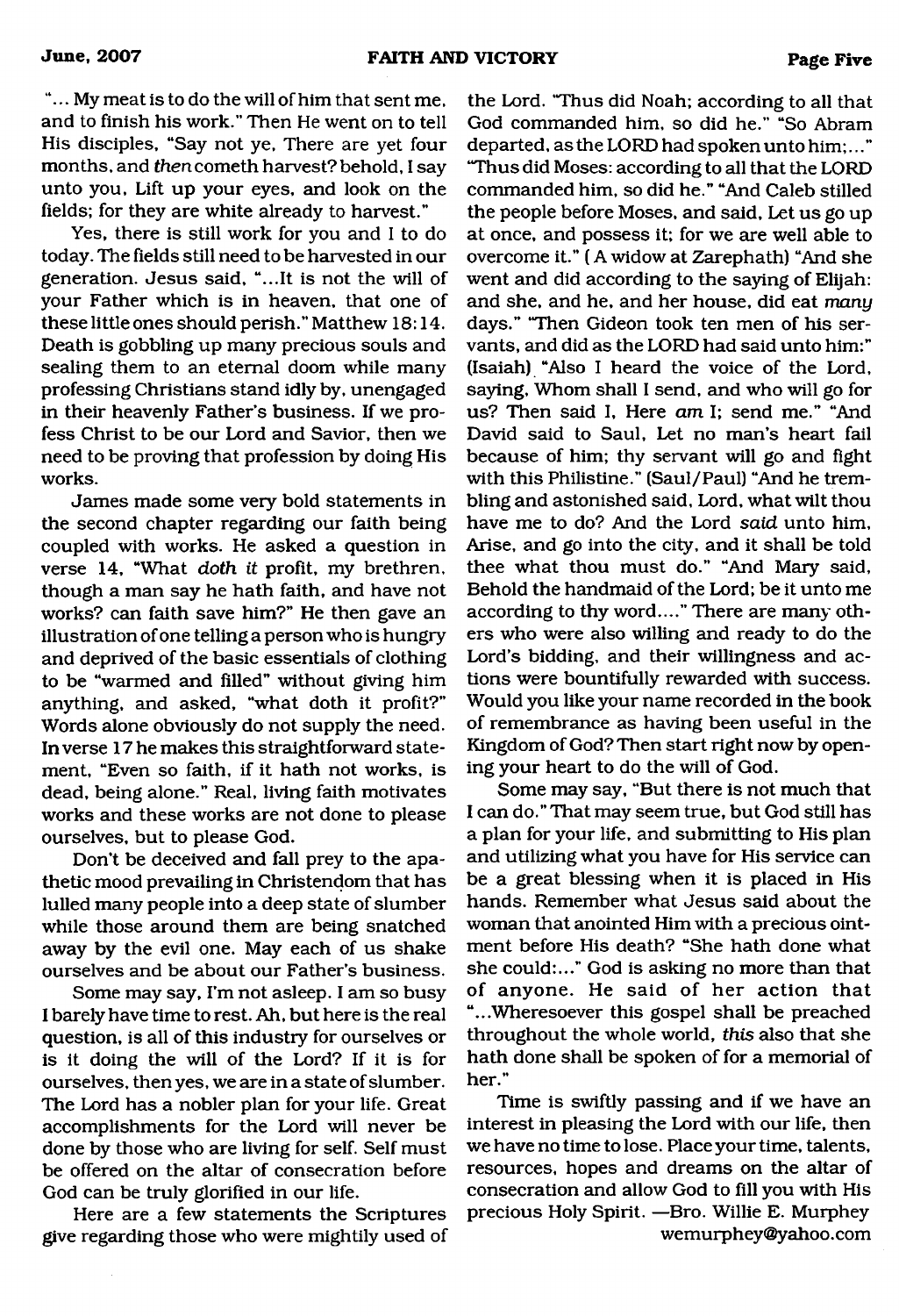

CA—Please remember me in prayer. I have cancer and also congestive heart failure. My sons, Wayne and John, and grandchildren also need your prayers, physically and spiritually. —Sis Helen Carson

OH—I am writing to ask you to please pray for my son who has a bad shoulder (he had an operation on it) and a bad back. He has to work and went back this week, and they put him on the same job that originally injured his shoulder. Please pray they will put him on an easier job.

Also, please pray for my younger son who is still going to church but needs much prayer. I thank you for all your prayers for us. They are appreciated. —Tressie Adkins

OK—Barbara Lindsey, a hospice nurse who has given care to several of the saints in this area, has pancreatic cancer and has requested that we pray for her. She said she did not know of any other people who "got their prayers through to God like you people." Pray that God will not only touch her body, but also witness Himself to her in a very real and meaningful way.

NC—Pray for my granddaughter, Myisha, who lives in California. She has some special needs in her life. — Sis. Winnie Robinson

CA—Pray for the Lord to comfort Sis. Doris Pihaylic. She lost her last remaining son in an untimely death.

 $\rightarrow$ Gracious is the LOKD, and righ*teous; yea, our God is merciful. The* **\** 4 *fitesew elC . iA e sim fiCs: dJ was cought low, and he helped me. dPsadm 116 :5 -6*

## **Standing Prayer Requests**

Bro. Carlos Arriaga Sis. Mamie Butcher Sis. Gladys Cashio Sis. Helen Carson Sis. Waneta Creel Sis. Dorall Forbes Sis. Evelyn Fredrickson Bro. Troy Gentry Bro. Lee Hilton Bro. Mark and Sis. Darlene Knight Sis. Juliette Lounds Sis. Melba Powell Bro. Jerry Quave Sis. Olene Rector Sis. Anna Severs Sis. Cheryl Smith Bro. Michael Smith Bro. Edward and Sis. Gloria Taylor The Mitch Taylor family Sis. Anneta Williamson Sis. Lula Williamson

### **SPEC IAL NOTICES**

والمتعادلات والمستنب

#### **MESSAGES BY BRO. OSTIS B. WILSON**

Bro. Ostis Wilson spent his entire life preaching, teaching and ministering in many congregations throughout the United States. He was gifted of God and an esteemed minister, noted for his in-depth knowledge of the Scriptures and his ability to preach in a clear, straightforward and effective manner. His life was one of service to others, which he did with humility of spirit and magnanimity of heart. Whereas his messages covered a wide range of subjects, his overriding theme seemed to center around Christian conduct.

A 12 CD collection of 529 messages delivered by Bro. Ostis Wilson are now available. Cassette tapes of these messages, recorded over a 17-year period, have been compiled into this convenient collection recorded in MP3 format at 48 kbps. This format will play on MP3 players and microcomputers using Windows Media Player, or comparable media player software.

This collection also contains an index that includes the track number, followed by the message number and title, the date the message was preached, the length of the message, and a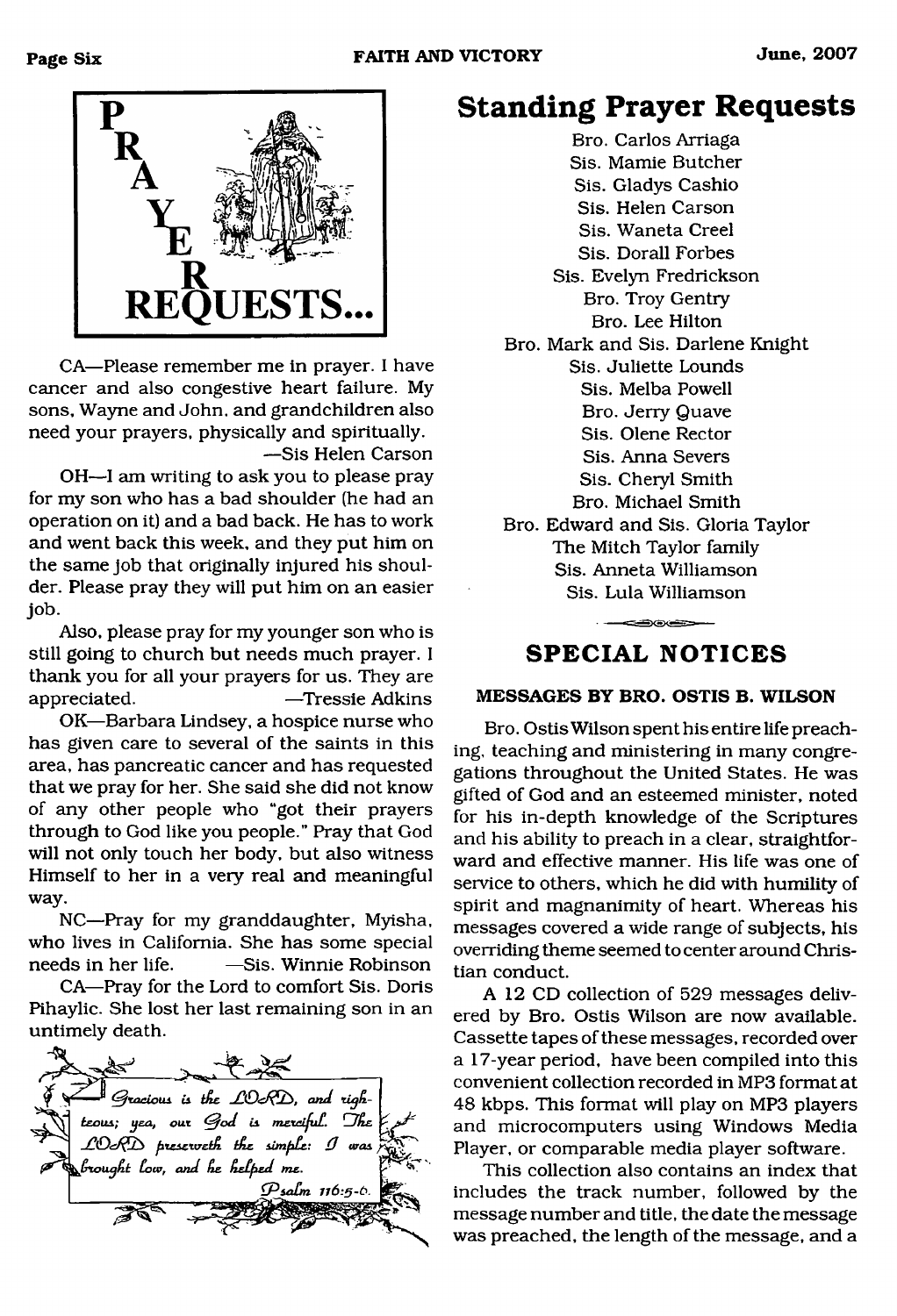general category under which the message is classified.

You may obtain this edifying collection for only \$22.00 from Bro. Clifford Smith. 7298 Park Terrace Dr. NE. Keizer, OR97303. Phone: (503) 581-4575. Email: [cliffordsmith@comcast.net](mailto:cliffordsmith@comcast.net)

The messages are also available on the internet for download or they can be listened to at [www.churchofgodeveninglight.com](http://www.churchofgodeveninglight.com)



Collection of 12 CD's containing 529 messages by Bro. Ostis Wilson.

#### **MEETING REPORTS**

 $-++$  $-$ 

#### WICHITA, KS, SPRING MEETING REPORT

Praise the Lord, we can report another meeting that was blessed by Him. We had twelve ministers attend at some time throughout the meeting. Three of them were here for the entire meeting. The Lord sent us Word on different lines. We were told that our bodies are to be used to the glory of God. We were told how really important the Word of God is; we heard about perfect love, change in our lives, the immovable Kingdom, how each Saint supplies. Goliaths in our lives, the devil's kingdom is the world, and since faith comes by hearing then it is very important to attend church regularly.

There was rejoicing and praising God, and also some people sought for spiritual help at the altar. We thank the Lord for the souls that sought God for deliverance. Everyone who expected to be blessed received their portion. We appreciate and thank each one who was able to come and help in the meeting. All Glory to God.

**MEETING DATES**

Alcoa, TN (Sisters' Retreat)—June 22-23 Fresno, CA (Camp Meeting)—July 1-8 General Southern (Loranger, LA)—July 1-8 National (Monark Springs, MO)—July 20-29 Myrtle, MO (Camp Meeting)—August 3-8 Boley, OK (Camp Meeting)—August 15-19 California State (Pacoima)—August 17-26 Spooner, WI (Tent Meeting)—August 22-26

## **MEETING NOTICES**

#### ALCOA, TN, SISTERS' RETREAT

The 2007 Sisters' Retreat will convene, Lord willing, June 22-23 at the Church of God Chapel located at 322 Lindsey Street, Alcoa, Tennessee 37701.

There will be two full days of sessions. The theme for this year is "Following Those Godly Recipes." The retreat will be supported by freewill offerings. All donations can be sent to the above address.

Accommodations will be provided; how ever, there are nearby hotels. Please pray that the Lord will have His way and bless this retreat.

For further information, please contact Sis. Mary McDonald (865) 977-6997 or Sis. Carrie Porter (865) 984-2348.

#### FRESNO, CA, CAMP MEETING

The Fresno Camp Meeting will be held July 1-8. On Sunday, Sunday School will begin at 9:30 a.m., with services following at 10:30 a.m., 2:00 p.m. and 7:00 p.m. Monday through Saturday services will be at 11:00 a.m. and 7:00 p.m. The last Sunday, Sunday School will be at 9:30 a.m., morning service 10:30 a.m., and we will end the meeting with the 2:00 p.m. service.

DIRECTIONS: From 99 north, exit Belmont and turn left. Then go to First St. and turn right. Go to the second block and turn left on Grant. From 99 south, exit Ventura east. Then go to First St. and make a left. Go to Grant then turn right. The chapel sits on First and Grant.

If there are any questions, call Bro. Eric Carter at (559) 593-9063.

#### GENERAL SOUTHERN CAMPMEETING

Lord willing, the General Southern Camp Meeting at Loranger, Louisiana will begin Sun

—Submitted by Sis. Shirley Knight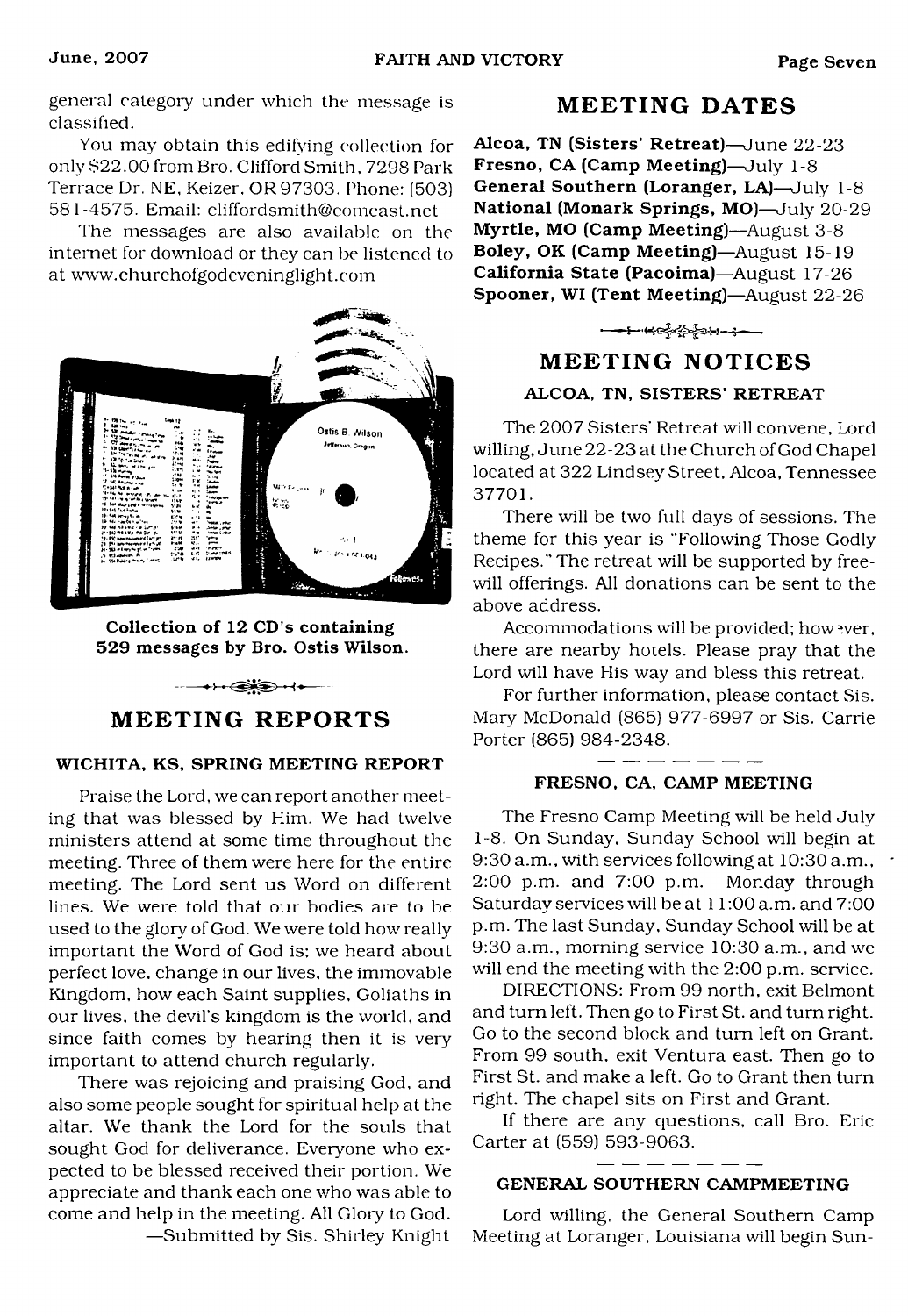day, July 1, with morning and evening services daily through Sunday. July 8. If you can join us, come praying for a blessing.

There is a dormitory for the sisters and one for the brothers. Power and water hook-ups are available for those with campers. Meals will be provided and expenses met by freewill offerings. From Loranger, go two miles south and about three and one-half miles east on Hwy. 40.

For those traveling 1-55, the grounds are about 10 miles east of the Tickfaw exit. (At the exit, take Hwy. 442 which runs into Hwy. 40.)

For more information, contact Carlos Doolittle at (985) 878-8122. The chapel phone is (985) 878-2788. Please do support this meeting with your prayers.

#### **NATIONAL CAMP MEETING MONARK SPRINGS, MO**

The National Camp Meeting of the Church of God will be held, Lord willing, at Neosho (Monark Springs), MO, July 20-29, 2007. All are cordially invited to come and bring others to enjoy the blessings we are expecting from the Lord.

The Monark Springs campground is located approximately five miles east of Neosho, MO. It is one mile east and 3/4 mile south of the intersection of Highways 86 and 59.

If you travel to Neosho by bus, you may telephone the campground. (417) 472-6427, or Bro. Mike Hightower, (417) 451 -3636, for transportation.

The camp meeting is conducted on a freewill offering basis. There is no charge for meals or lodging on the campgrounds. You are welcome to come and enjoy the meeting. We are confident God will supply every need. Meals will be served in the dining hall. Dormitory space and trailer spots are available on a first-come basis. Family units are also available.

The business managers are Randel Bradley (see address and telephone number below), and Mike Hightower, 13974 Newt Dr., Neosho, MO 64850. Phone, (417) 451-3636.

#### **Instructions For Making Dormitory Reservations**

Call DeLoris Bradley (620-226-3390). If not at home, please leave a message on the answering machine, or e-mail [<rdbradley@ckt.net](mailto:rdbradley@ckt.net)>. I will call or e-mail to confirm.

Please provide the following information so I can accommodate each one better:

Name and phone number

Date of arrival

Date of departure

Number of adults and children in party Things to keep in mind:

Bring your own bedding, if possible.

If you leave after the weekend be sure to let me know, even if you are returning the next weekend.

No young people or children are to stay alone in cabins or family units.

After Wednesday the rooms start clearing out, so you might want to keep that in mind.

We have a boys' and a girls' dorm—if your child is staying in one of these, we ask that you feel the responsibility of staying also for at least one night.

There is a mens' dorm, ladies' dorm and a ladies' dorm for the handicapped.

We want everyone to come and enjoy the fellowship of kindred hearts while we worship the Lord together.

Come praying that the Holy Spirit will have full reign in all that we, as a group, do, from the dorms to the kitchen, and in cleaning and keeping our grounds orderly. Parents or guardians, please keep your children in services with you. I believe God would be pleased if we observe these things and will meet with us under the tabernacle in a greater way.

Love and prayers,

—DeLoris and Randel Bradley 1540 2000 Rd. Bartlett, KS 67332

#### **MYRTLE, MO, CAMP MEETING**

The Myrtle camp meeting will begin. Lord willing, on Friday morning, August 3 and continue through Wednesday morning, August 8, 2007. We would like to invite everyone to come and stay for the whole meeting. There will be two services daily, 10:30 a.m. and 7:00 p.m., and afternoon services during the weekend, as announced. The last service will be the Wednesday morning service. We are praying for a Holy Spirit led and anointed meeting and ask the prayers of all the saints for this meeting. All who can are urged to come and be a part. We have electrical hook-ups for campers and motor homes, a dormitory for the brothers and one for the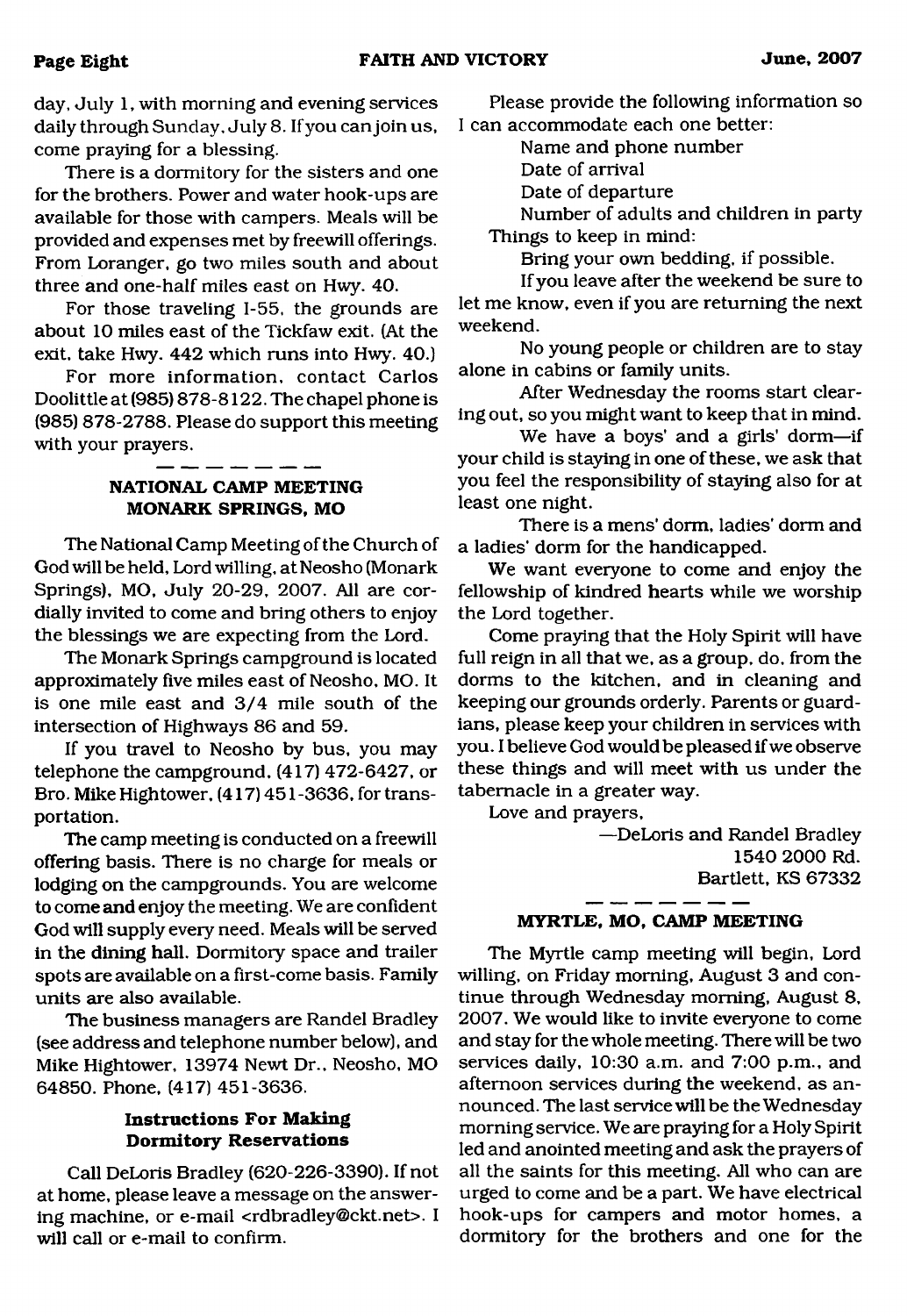sisters, and a limited number of cabins. Please bring your own bedding, if convenient. Provisions will be made to care for all who come. The meeting expenses will be met by free-will offerings.

For more information contact Bro. Harlan Sorrell. (417) 938-4336. or Sis. Carol Sorrell. (417) 938-4493. The campground phone number is (417) 938-4682.

#### $\frac{1}{2}$  and  $\frac{1}{2}$  and  $\frac{1}{2}$  and  $\frac{1}{2}$  and  $\frac{1}{2}$ CALIFORNIA STATE CAMP MEETING

The California State Camp Meeting will be held this year from August 17-26 at the campgrounds located at 12312 Osborne Place. Pacoima, CA 91331.

The first service will begin 7:30 p.m. Friday, August 17, with three services daily thereafter. For more information, contact either the Sunset Guest Home at (818) 899-2022, Bro. Paul Phillips at (661) 251-6956, or Bro. Herbert Clay at (818) 897-1396.

#### \_ \_ \_ \_ \_ \_ \_ BOLEY, OK, CAMP MEETING

The camp meeting at Boley. OK, Lord willing. will held August 15-19. There will be services nightly, Wednesday through Saturday, at 7:30 p.m. On Saturday there will also be services at 11:00 a.m. and 2:30 p.m. On Sunday, Sunday School wiil begin at 9:45 a.m., morning worship at 11:00 a.m. and afternoon service at 2:30 p.m. There will be no service Sunday night.

All are cordially invited. Come praying that the Lord will pour out a special blessing to each one. For further information contact Sis. Savannah King at (918) 667-3654. Sis. Anna Mae Thompson, Pastor.

#### SPOONER, WI, TENT MEETING

 $-$ 

Lord willing, this meeting will begin Wednesday, August 22, at 7:00 p.m.. with services daily at 10:30 a.m. and 7:00 p.m. through Sunday, August 26.

Come for a blessing and to be a blessing, and please support the tent meeting with your prayers.

There will be some accommodations but please call for arrangements. Bring your own bedding and linens if possible. Be prepared for cold nights. We give everyone a special invitation to come and be with us to enjoy God's many blessings of love. For more information contact Bro. Ron and Sis. Martha Zacharias at (715) 635-2994.



*i£rrm FROM* OUR<br>*READERS* 

OR—Dear Bro. Willie and Sis. Neta: Trust you are both well. The Lord is being real good to me and I thank Him. Pray for us here in Oregon. We are small in number but God meets with us. Christian love, - -Sis. Ruby Hutchinson ------

OK—Dear Bro. Willie and Sis. Neta: Greetings to you in the name of Jesus, the One that loved us and gave His life's blood as a ransom for our sins. He washed us from our sins that we might have fellowship with Him in this present world, and then live with Him in Heaven in the place He has gone to prepare for all them that love Him.

Just recently my sister. Hallie Taylor, passed away to her reward. She lived near Fayette, AL. We trust the Lord to bless and comfort her children and grand children. Her husband, Ulysses Taylor, passed a few years ago. Hallie was the last living member of my family, except myself and I am getting near that time too. I will be eighty-four years old this month of May.

My dear mother prayed many earnest prayers for her children and grandchildren. I hope they will meet her in Heaven. It is wonderful to have a blessed Savior, Who is able to comfort us here and guide us in His steps so we gain Heaven in the end. The hope of eternal life is the greatest hope that we can possibly have in this present world. With Christ's love,

للتواصل وبنوابيته وبيواريته وتنبو

—Bro. T. V. McMillian

OH—Dear Saints at the Print Shop and abroad: We feel we owe the Lord a testimony of His recent blessings to us. We have a song in our hymnal that says, "Oh, tell what He's done for you, Of His love so strong and true." We couldn't begin to tell of all the love He has bestowed on us. We would like to tell a couple of things the Lord has done for us. About a year and a half ago I had a place come on my face just above my eyebrow. John looked up information about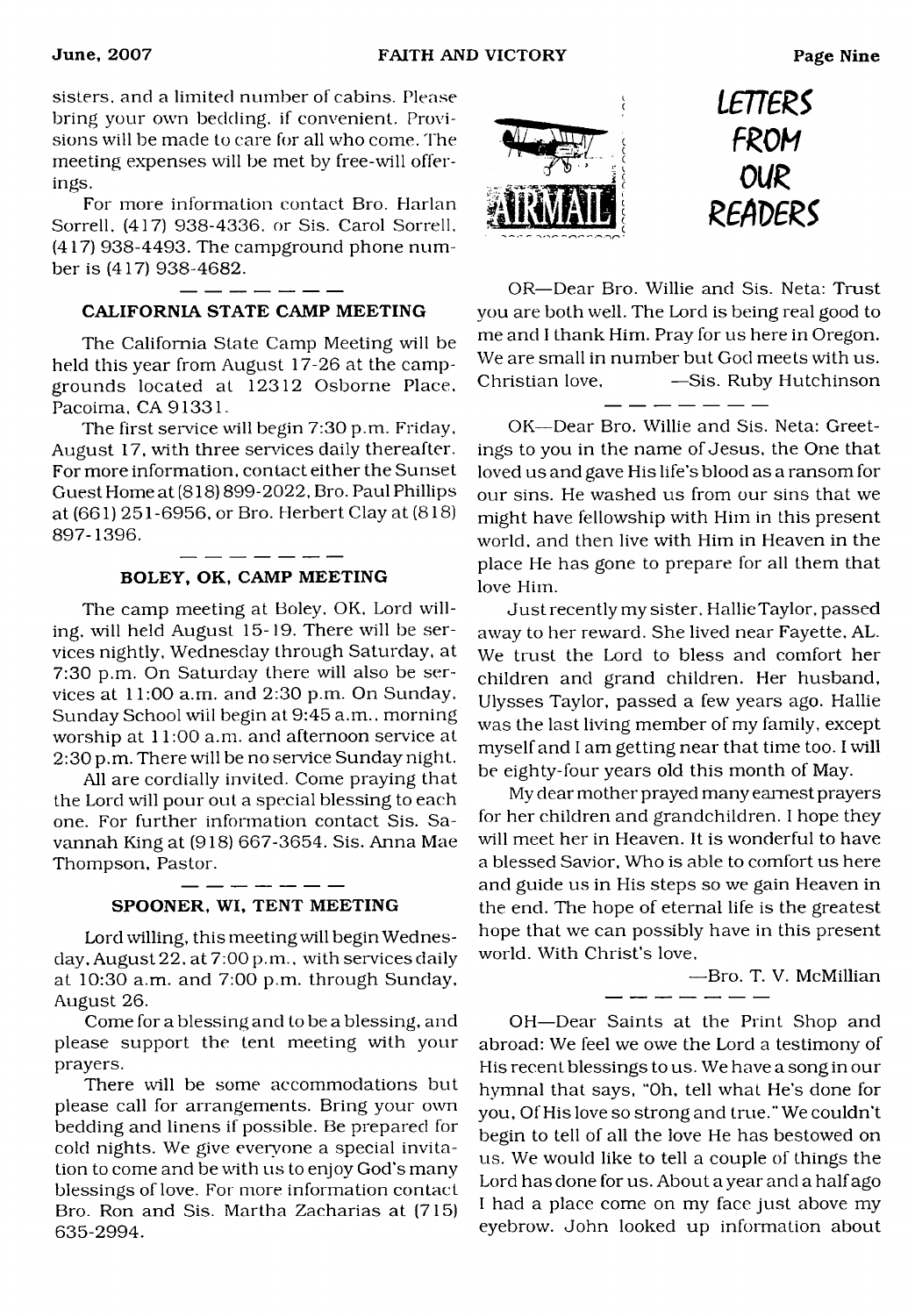warts on the Internet and found a picture of the one on my face. It was an ugly thing and I had to be very careful with it. Around November. 2005 I got a stick of something from a Health place I deal with and began using it. I thought since it was from a Health place it would be something natural, although I don't believe this was. Anyway, I used it and a couple of times it would come off but always grew back. I was very self-conscious about it and began talking to the Lord earnestly about it. I told Him I was going to trust Him completely with it. I knew He could take it off, but if not He would give me grace to bear it. The scripture that encouraged me so much is in II Timothy 1:12, "...for I know whom I have believed, and am persuaded that he is able to keep that which I have committed unto him against that day." On Prayer Meeting night, before Thanksgiving of 2006, I told the Saints my decision and asked to be anointed. I was anointed and prayed for and stood on the scripture the Lord had given me. I put Vitamin E on it maybe twice a week because it would get hard and scaly, other than that I left it in the Lord's hands. On March 23rd of this year I was putting Vitamin E on it with a Q-Tip and it fell completely off. Bless the Lord! Two months later it is still off. This may sound like a small thing to others, but to me it was a big thing. I feel so unworthy but so blessed that He would do this for me and I am still praising Him.

Our second blessing I would like to share is the birth of our granddaughter. Those who know us know we have wanted a grandbaby for several years. The Lord blessed our son Mike and his wife, Ami, with a baby girl on March 16 of this year. The day of delivery the doctor told them they had a miracle baby; she said she had never seen anything like it. The doctor then told them the way the umbilical cord was connected between mother and baby she didn't see how the baby had been getting nourishment. Bless the Lord, we do! God is so wonderful! The baby is doing real well and we praise the Lord for it.

We could tell of other blessings but wanted especially to share these two.

We do have a request, John has been in a physical battle for about the past two months. God has been faithful to hear and answer prayer when there has been pain. We desire prayer for healing if it be the Lord's will. We appreciate so much the prayers, cards and phone calls from some who have heard of his sickness. His desire is to trust God completely; he doesn't know what the problem is, but God does and he believes God can heal him. Pray that he will come through this battle with victory. We will appreciate your prayers.

—Bro. John and Sis. Della Gutwein

AL—Dear Bro. Willie: We certainly enjoyed the Alabama singing this year. It was blessed and we had many people in attendance from various states. We also enjoyed getting to visit with you. The following Saturday, after the singing, Bro. Jim Wall began a six-session Bible study on Revelation. It was also very good. We are pressing on for the Lord. May God bless and keep you all. —Bro. Marshall Whitson

KS—Hi, Bro. Willie: I found a slip of paper in my purse; I must have jotted down a note from a message, and promptly forgot about it, but it sure was a blessing when I pulled it out and read it the other day. I thought I would share it with you.

Daniel 3:18 "But if not..." This statement of "what could happen" was not because of a lack of faith. Sometimes, because we're human, we misinterpret God's will. So, we own up to that and give God full rein, for Him to do whatever. "Just in case we don't know God's will here, we're still going to trust Him. We're still going to do what we know is right."

God sure sees a much bigger picture than we do. It is safe to trust in Him. Wisdom is justified of her children.

Our children are all on the up-side of the chicken pox. We sure had a time of it, but it is all passing, and they are more active and able to do their work again. We turned on the A/C, and they took lots of cool baths, which helped the itching. I know God had a reason for it all. Walter had to miss his Washington, DC trip, which he had won with our Electric Cooperative. but he said he had been praying about it, and felt like the Lord was telling him not to go anyway. After he won, we found out about several things they would be doing that we would not normally do. So, I am thankful for Walter's sensitivity to that "still small voice," and for the Lord making it plain to us what He really wants. — Sis. Jeanne Eck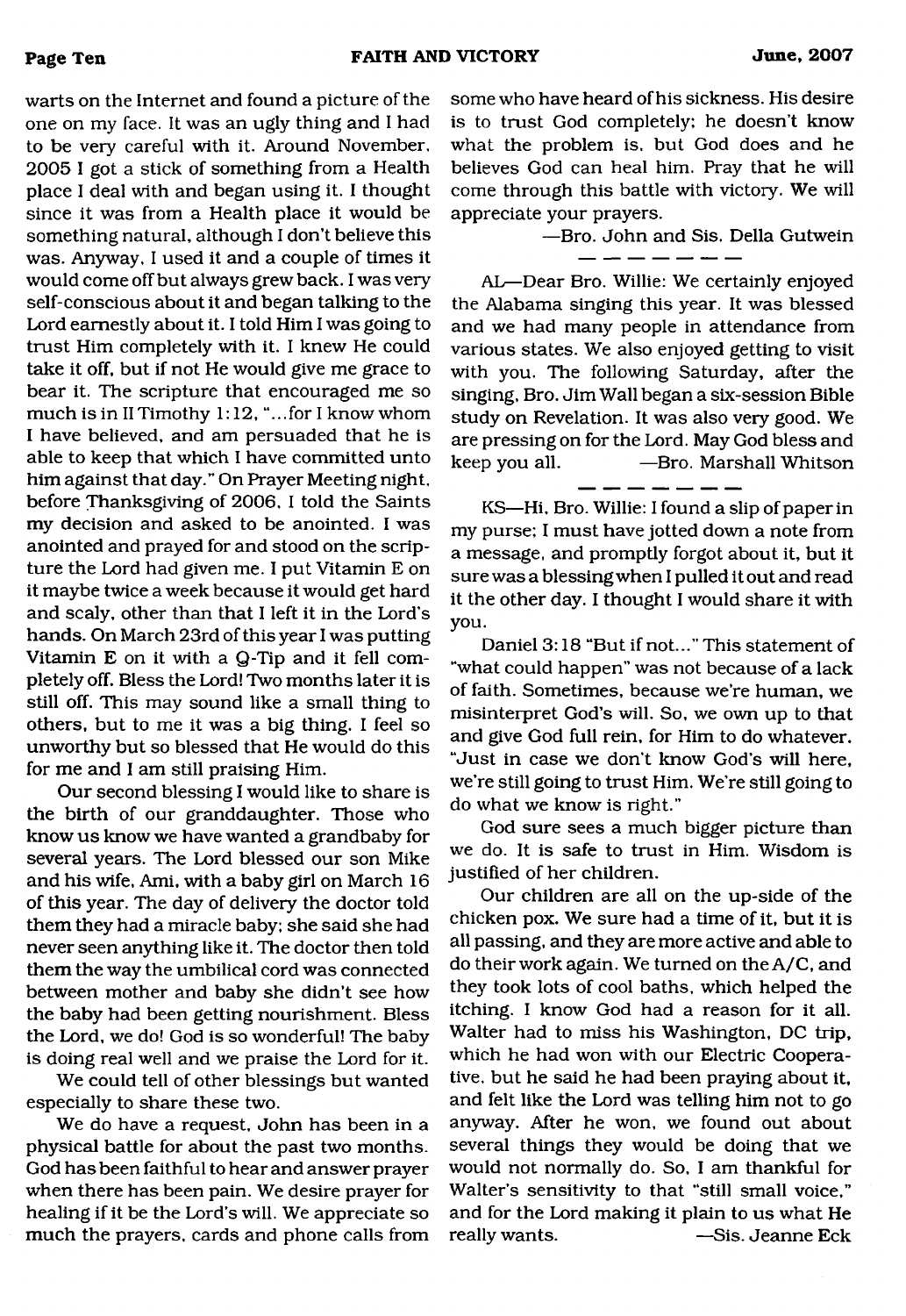

**James A. Cornell** died May 23, 2007, at the age of 92, as a result of injuries sustained in a fall. He was bom on October 22, 1914, in Detroit, MI, the son of Lizzie Cornell. James was the youngest of six children. He was married to Frieda Maulbetsch on June 23, 1940.

James served in the U. S. Coast Guard during World War II from June 1942 to November 1945. He was later employed as an optician with Johnson Optical and the University of Michigan Hospital from 1932-1980.

A favorite hobby of his was HAM radio.

James is survived by his wife of 67 years, Frieda Cornell, and many nieces and nephews. His parents and all of his siblings preceded him in death.

Services were held May 26 at the Merritt Road Church of the Nazarene, at Ypsilanti, MI. entombment followed at Arborcrest Memorial Park, Ann Arbor, MI.

**Benjamin Frank lin Short,** 76, a resident of Walker, LA was bom, November 5, 1930, in Covington County, Alabama. He died April 29, 2007, from lung cancer. His wife of 51 years, Ruby Nell Jones, preceded him in death. He leaves to mourn his passing three sons, Paul and wife, Connie Bizette, Franklin "Frank" and wife, Dayna Haines, and Henry "Brett" and fiancee, Michelle Parker; a granddaughter, raised as a daughter, Danielle Short and her fiancé, Clint Calhoun; two grandsons, Paul Brian Short, Jr. and Corey Benjamin Short; three other granddaughters, Kerri Short Rambin, Kristen Short and Robyn Short; and one great-granddaughter, Sierra Rambin. He is also survived by one brother, J. Carroll Short and wife, Sarah;

nine sisters, Marie Schofield, widow of Otha G. Schofield, Gladys Cashio, Merle Freeman, widow of Lester Bratton Freeman, Mildred Kimball, widow of Donald Kimball, and Margaret and husband Donald Schwabauer, Glenda and husband Eugene Labatut, Jr., Ada Dianne and husband John Kondroik, Sr., Mary Dale and husband James Peden, Clair Cita and husband Clarence Johnson; two sisters-in-law, Betty Meyers Howell and Helen Babin Short; thirtytwo nieces and nephews, and other loved one.

He was preceded in death by his parents Ada Ward and Zoner Franklin Short; four brothers, Foster, Thomas, Owren and James Edward Short; a sister, Nava Jo Short Hutchinson; three nieces, Vivian Schofield Whitaker, Patricia Labatut Martin and Margaret Schwabauer Haverly; and three nephews, Paul Arthur Schofield, Ronald Wayne Freeman and Joseph Eugene Labatut, Jr.

Pallbearers were his nephews, O. Lynn Schofield, L. B. Freeman, Michael Kimball, Thomas Short, John Kondroik, Jr. and Cody Johnson. Honorary pallbearers were Morgan Beck, Donald Freeman and Bud Chandler.

Funeral services were conducted at Oak Grove Church of God, Loranger, LA on Wednesday, May 2. Burial followed in the church cemetery. Services were officiated by Bro. Steve Elston.

When Ben asked to be laid to rest in the Oak Grove Cemetery, he was not asking for a gift, he was asking to be part of the church. He had said if he became able, he wanted to be in and with the Church of God. He hoped he would have time to do some missionary work, and he was resigned to go all the way with the Lord, and expressed the peace he found in his soul.

Not only was Ben a builder of houses, but he was a builder of good will, to encourage, to try to bring out the best in all of us. His words were few, but meaningful.

#### **NOTE OF THANKS**

Special thanks to our ministers and the church in general. We appreciate the food, the flowers and the love freely expressed.

May our Lord bless you all!

—The family of Ben Short.

#### 

"And my people shall dwell in a peaceable habitation, and in sure dwellings, and in quiet resting places;" Isaiah 32:18.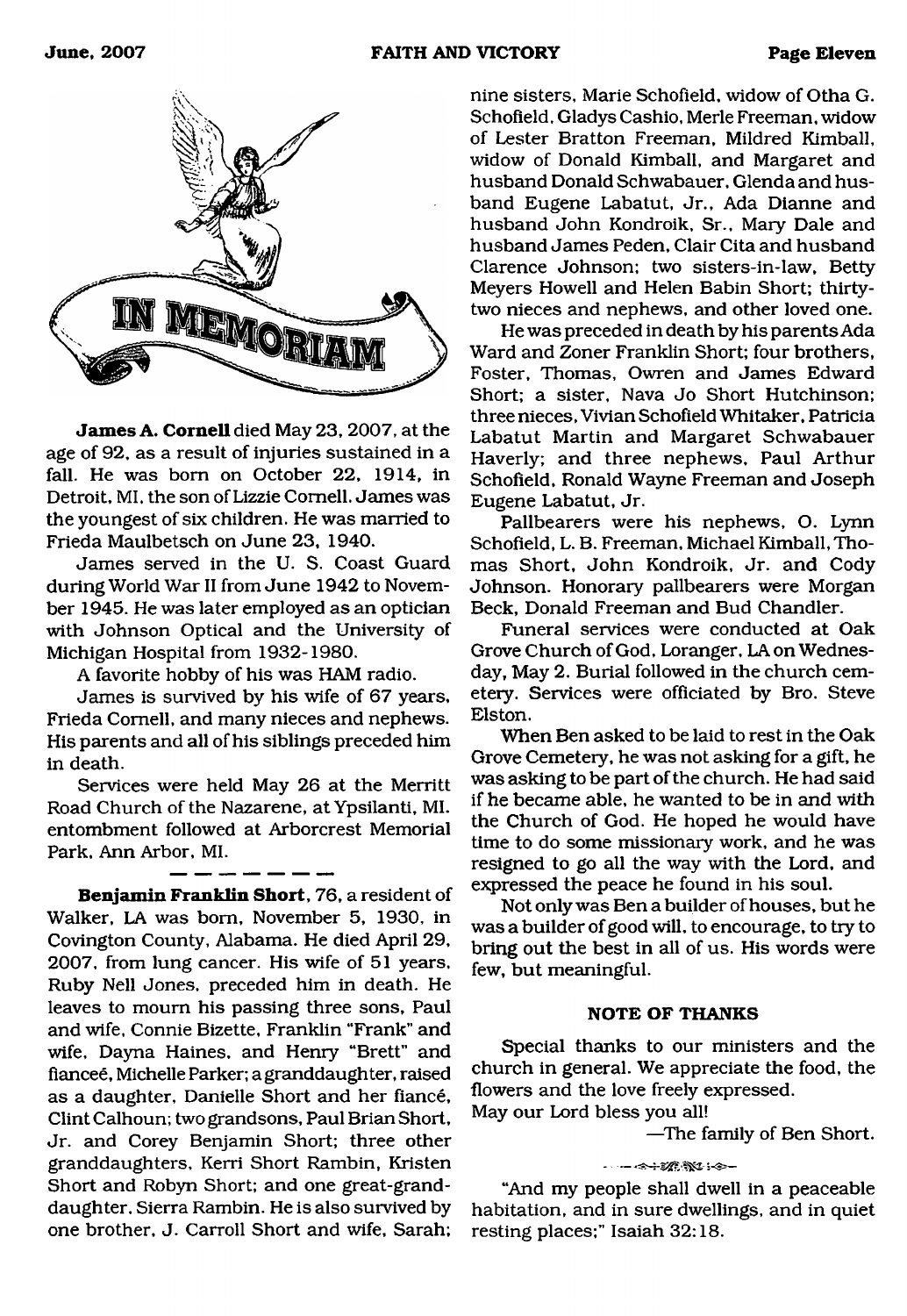## <span id="page-11-0"></span>**God's Creative Powers**

#### (Continued from page 3.)

salt mine under Lake Peigneur in Louisiana. Two hundred forty million cubic feet of lake water emptied suddenly into the mine. This caused tree-like patterns of channels in the lake bed, some with a depth of 200 to 300 feet. The whirlpool that formed from the water rushing into the salt mine below swallowed the \$5 million rig and another nearby drilling platform, a barge loading dock, 70 acres of soil from Jefferson Island, trucks, trees, structures and a parking lot. The sucking force was so strong that it reversed the flow of a 12-mile-long canal that led to the Gulf of Mexico, and dragged 11 barges from that canal into the swirling vortex. Over a two-day period, the previously elevenfoot-deep fresh water lake was replaced with a 1,300-foot-deep saltwater lake. Wow! What God's creative powers can do!

On the night of June 8, 1974, a rainstorm in southern Brazil eroded a valley 16 feet deep, 50 feet wide, and 1600 feet long in a gently sloping field. Think, just one rainstorm!

Scientists estimate that the 277-mile-long Grand Canyon, carved by the Colorado River, took 3 to 6 million years to form and that this took place long before man kept records of erosion. However, one of the world's largest man-made disasters was the unrestrained flooding of this same river in 1905-07. In nine months, the runaway river formed 43 miles of channels with an average width of 1000 feet, and depth of 50 feet. It removed almost four times the amount of dirt removed while digging the Panama Canal.

If the Colorado River had kept eroding at that rate for 100 years, the United States could

have had two Grand Canyons. This is not considering possible earthquakes or other upheavals that could have helped in forming the Grand Canyon.

Scientists believe that the earth and the moon are about the same age. They also know that strong ultraviolet light from the sun's rays change rocks to dust at a very slowrate. Abillion years of erosion, even at this slow rate, could have left great amounts of dust on the moon's surface. However, the astronauts did not sink into dust when they landed on the moon. They only found enough dust to make good footprints!

Surtsey Island, Mount St. Helens, the Colorado River flood and the flood in Brazil, the well drilling accident at Lake Peigneur, LA, a small amount of moon dust and a multitude of other evidence has caused many great scientists to believe that God is the creator of all things. Many have also concluded that the Earth could be only a few thousand years old, which seems to agree with the Bible record in Genesis.

This article was written before I learned how to find information on the Internet. (There is plenty about this subject. Here is a list of books I used for reference: Sigurder Thorarinsson, Surtsey, *The New Island In the North Atlantic,* New York, The Viking Press Inc. 1967; R.L. Wysong, *The Creation Evolution Controversy,* Midland, Inquiry Press, 1976; Steven Austin, *Rapid Erosion at Mount S t Helens,* Origins, 1984; Mount St. Helens And Catastrophism Impact, July 1986; David C.C. Watson, *Myths and Miracles,* Creation Science Foundation Ltd., Australia, 1976; Scott M. Huse, *The Collapse of Evolution,* Baker Book House, Grand Rapids, Michigan 49506, 1989; *World Book Encyclopedia,* Chicago, Field Enterprises, Ed. Corp., 1976.)

## ---- ~~~ @ TOOK @ ~~~ **The Importance of a True Father**

**Copyright © 2007 by Jared Williamson.**

It has become apparent that this world is experiencing a multitude of problems. Among these are abortion, unwed mothers, divorce, violence, etc. Many people have come to some very erroneous conclusions about what has caused all these problems. I feel that one of the main causes of the problems today is the absence of a true father.

First, I shall give a few reasons why a father is needed to train the youth who will someday be the leaders of this world. Even though their duties are very different, a father's position in the family is every bit as important as the mother's. The father and his wife share the huge responsibility of parenting their children. Children who have a father present in their home are less likely to struggle with alcohol and drug abuse. It is obvious in those homes where the family is tom apart, the father basically worthless or violent, that the children are adversely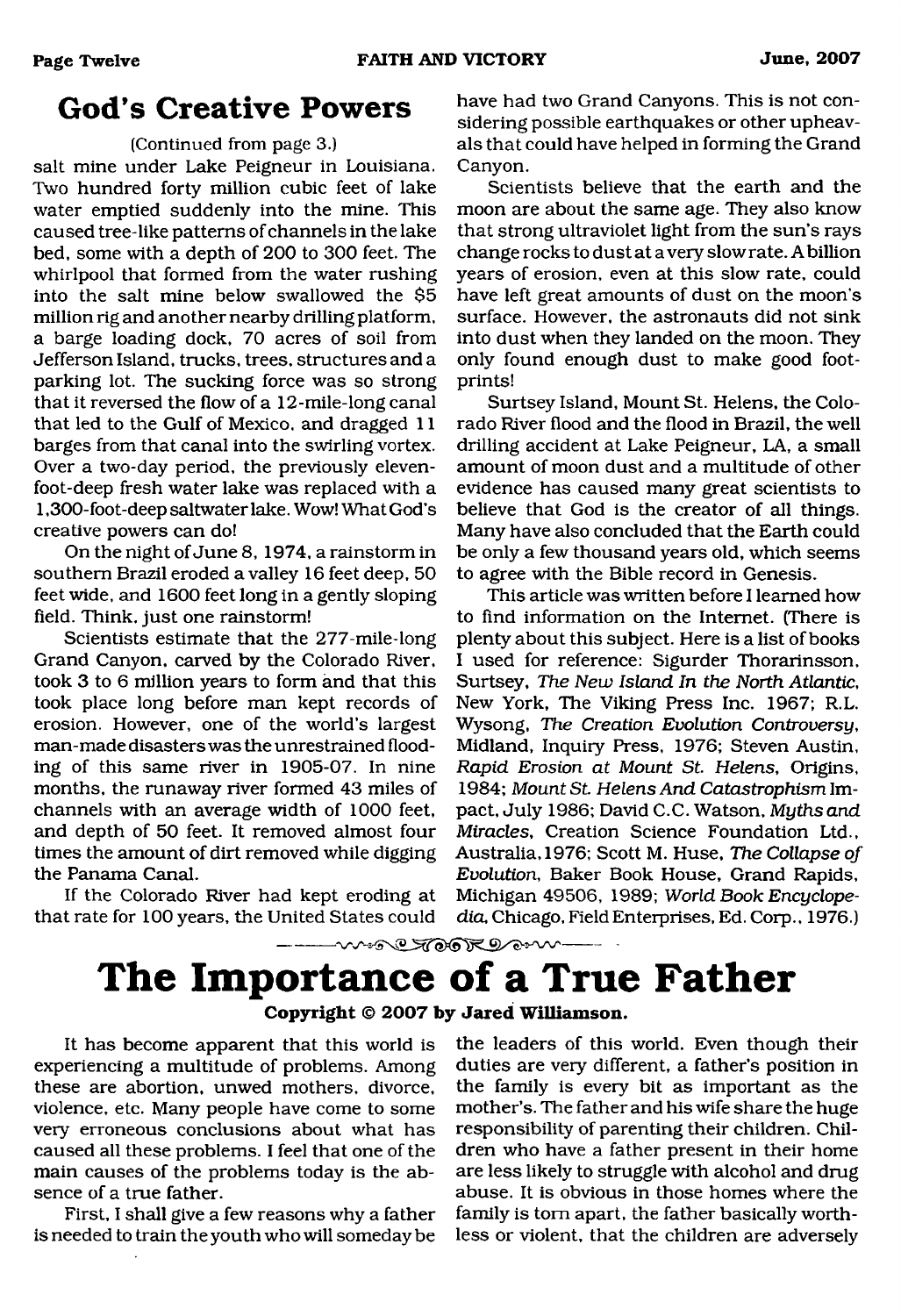affected and are more likely exhibiting behavioral and emotional problems. If a child sees (or hears) his father abusing his mother, it is impossible for him not to experience some psychological and emotional trauma. The probability of a boy dropping out of school and/or spending time in jail doubles when he hasn't had a father while growing up; he is almost four times as likely to have need of treatment for emotional and behavioral problems.

I know for me, my dad has been a very special part of my life in helping me deal with my emotions and thoughts. All boys need their dad to help them in these areas. Many boys turn to violence and other unacceptable behavior to vent their frustrations, when all the time it might have been prevented if the father had been what he should have been. A child who grows up with a true father in the home is more likely to grow up to be a more considerate and compassionate adult. A true father can never be replaced or substituted by anything else. Having a father present helps to prepare the children to face the outside world.

Fathers also have some responsibilities of their own. It has been said that the greatest challenge that a man will ever face is that of being a good father to his children. The husband should be the one who brings home the bacon, so to speak. It is the husband's responsibility to go out and face the world in order to provide for his family. Sometimes, due to financial distress, it is necessary for the wife to obtain a job, but on the most part her duty is to be at home with the children. It is the man's duty to be the one to work so that she can fulfill her job as a mother.

To be a successful father, a man should openly love his wife so that his children can see how important she is to him. A father who truly loves his wife gives his children one of the greatest gifts that he could give them. When a husband and wife have a strong relationship, their children gain emotional strength from seeing the affection between their parents. So when the father loves his wife, it does more than make them happy, it gives their children a better chance in life.

Another very important responsibility of a father is being involved with his children. When a father builds a strong relationship by being involved with his child/children, it produces

academic and social benefits for the child. Some studies have proven that a child who has a father that pays him attention and spends time with him is usually healthier and more prepared for facing life than those who do not have a good father. It is very important for a father to try to talk with his children. It means a lot to a child for his father to have a conversation with him. Coming from a boy's perspective, I know that a boy really enjoys talking with his dad about tractors, guns, cars, hunting, fishing, etc. A father should also try to do things with his children. When a child who has had a father that spent time with him grows up into an adult, he will most likely have a higher education and a higher paying job than those who were unfortunate enough not to have had an involved father. A father should set aside his things every once in a while and spend time with his children. I know from experience that a boy loves to go fishing, hunting, work on a car, or basically anything to be with his dad. There have been countless times that I have crawled under the car with my dad and "helped" him work on it. I wouldn't trade those times for anything.

A father should also be interested in his children. It is the duty of a father to know his child's desires and dreams, and try either to support him or to point him gently in another direction, if needed. He should also be there for them when they need someone to confide in. A father should always show interest in his child's life. It will help the child gain self-confidence and deepen the father/child relationship.

If a father has a son or sons, he has an extra responsibility. It is totally up to the father to demonstrate to his boy how a real man should behave. Whether they appear to or not, boys watch their dads very intently and try to do everything that he does. Usually a boy will grow up to be a man with many of the same characteristics of his father. That should be a real challenge to fathers. Almost every boy who has been fortunate enough to have a real father will say, when asked, that their dad is their hero. As I said before, a boy enjoys doing just about anything with his dad.

The Bible teaches us that a father is supposed to be a model of God to his family. He is to be to his family what God is to him. A responsible father should teach his children the principles from the Bible. His children should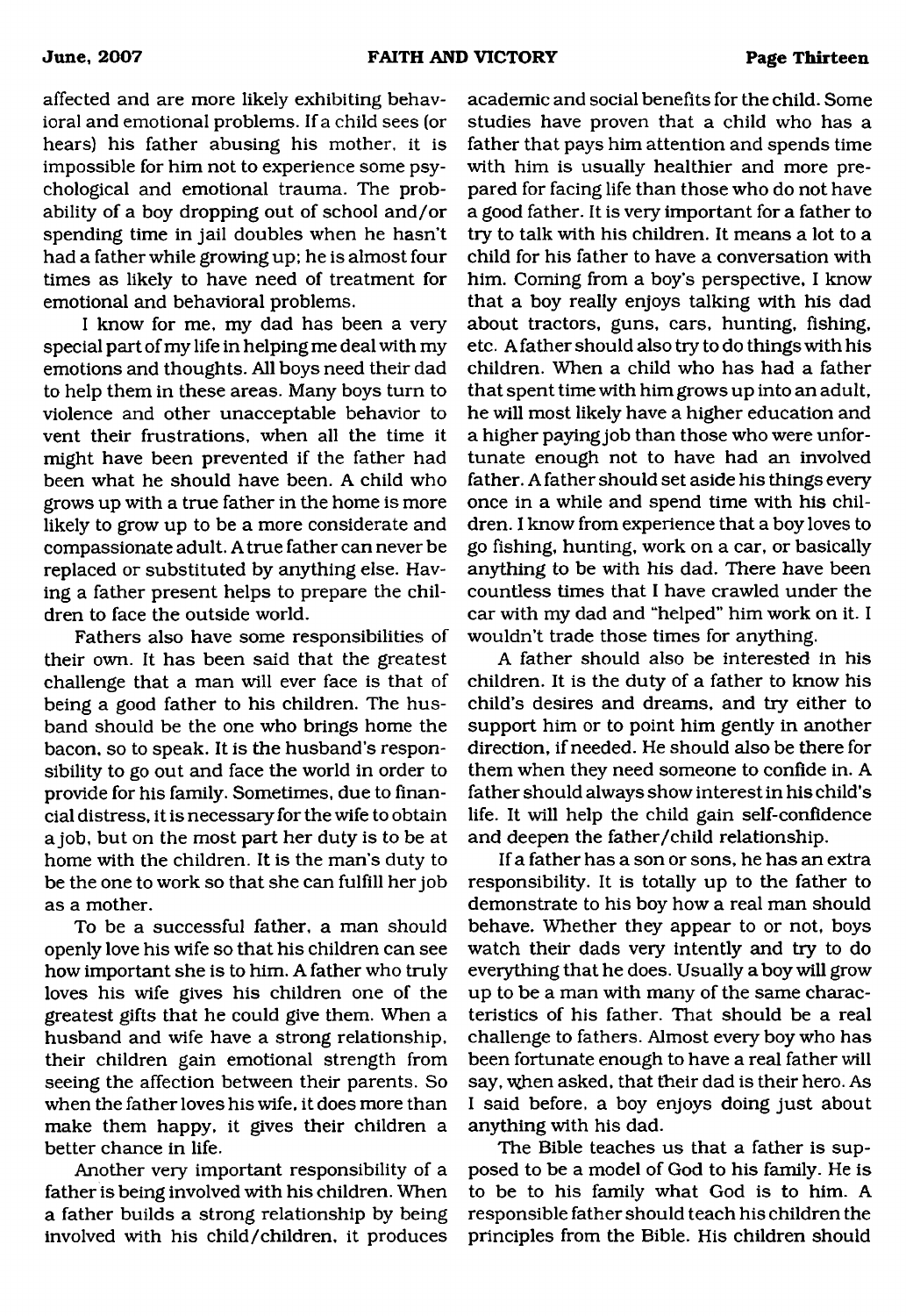learn from him how to serve the Lord. Also, he should love his children unconditionally just as God does us.

As you can tell, there is quite a lot that involves being a good father. Also, there is great



# **"Bring up Your Lives"**

I once heard a story of a military standard bearer who, in the time of battle when his company was charging up a hill against a fortified enemy position, was going ahead of his company carrying the flag. Enemy fire was very effective as the enemy was strongly entrenched and the company was being shot up badly. The officer in charge deemed the battle lost and that he should pull back his men, so he called to the standard bearer ordering him to bring back the flag. The standard bearer called back over his shoulder as he continued to charge on into the enemy position, "I won't bring back the flag; you bring up your men!" According to the story, the beaten and battered army rallied to the standard and the result was victory.

Brethren, let this be the spirit of every one of us. There is a cry from some in our day that the standard is being held too high and we are too strict about this and that, etc., and some are seeking for a modification of some of the old teachings which our fathers stood by—lived and taught, and to which God attested His sanction by miracles, signs and wonders and abundance of divine grace, producing great joy and victorious living among His people. But when the cry goes out to bring down or lower the standard, let the spontaneous response of every one of us be that "We won't do it; you bring up your lives." And if all will bring up their lives to the definitely established standard and principles of truth (rally to the standard) the result will be victory.

In Numbers 2:34 we read, "And the children of Israel did according to all that the Lord commanded Moses: so they pitched by their standards, and so they set forward." Ah, folks, there you have it! "They pitched by their standards and SO they set forward." If we want to set forward and make real solid progress in our individual lives and in the work of God. we must pitch by the standards which God will honor and work through. Otherwise, we are doomed to certain defeat.

Variance is classified in Gal. 5:20 as a work of the flesh. For us to vary in any degree from the established lines of truth laid down by Christ and the apostles, and perpetuated unto us by our fathers, is to give place to the flesh. Two straight lines running parallel can be projected around the world and still be the same exact distance apart as at the beginning. But if there is a little variation in one of them, be it ever so slight, by the time it is projected around the world it will be off a long, long way. So with the lines of truth: if there is just a slight variation some way, by the time it is projected through this age, or through a few generations even, there is no way of calculating how far it might be off.

importance in good fathers. If all the children in the world could have a good father, I feel that many of our problems would be solved. So let's strive to be strong, reliable and responsible

One has said, "Individuals are but atoms. They are bom, they live, they act, they die. But truth is an eternal principle and can never be changed.''This is very true. Change truth to any degree at all and it becomes false. There may be different conditions and different things to meet in our day than in the days of Christ and the apostles, or in the early days of this reformation and, no doubt, there are. But the clear principles of eternal truth, if solidly held, will meet the problems of our day the same as theirs.

But we cannot move established landmarks to suit our land lines. We must move our land lines to suit the established land marks. At this point I think of Bro. George Winn of Guthrie, Oklahoma, whom some of you may still remember. He said at one time that if God would hand him the Bible and say, "Here, George, just take this book and fix it to fit you," he would just hand the Bible back to God and say, "God, the book is all right just like it is. Just fix George to fit the book." Brethren, that is the attitude we all need and must have. Let us not be trying to change any part of God's Word to suit our way of life at any point, but let us earnestly be seeking God to change our lives in any way they need changing to conform to the truths of God's Word. — Bro. O. B. Wilson

From March 1967 *Faith And Victory.*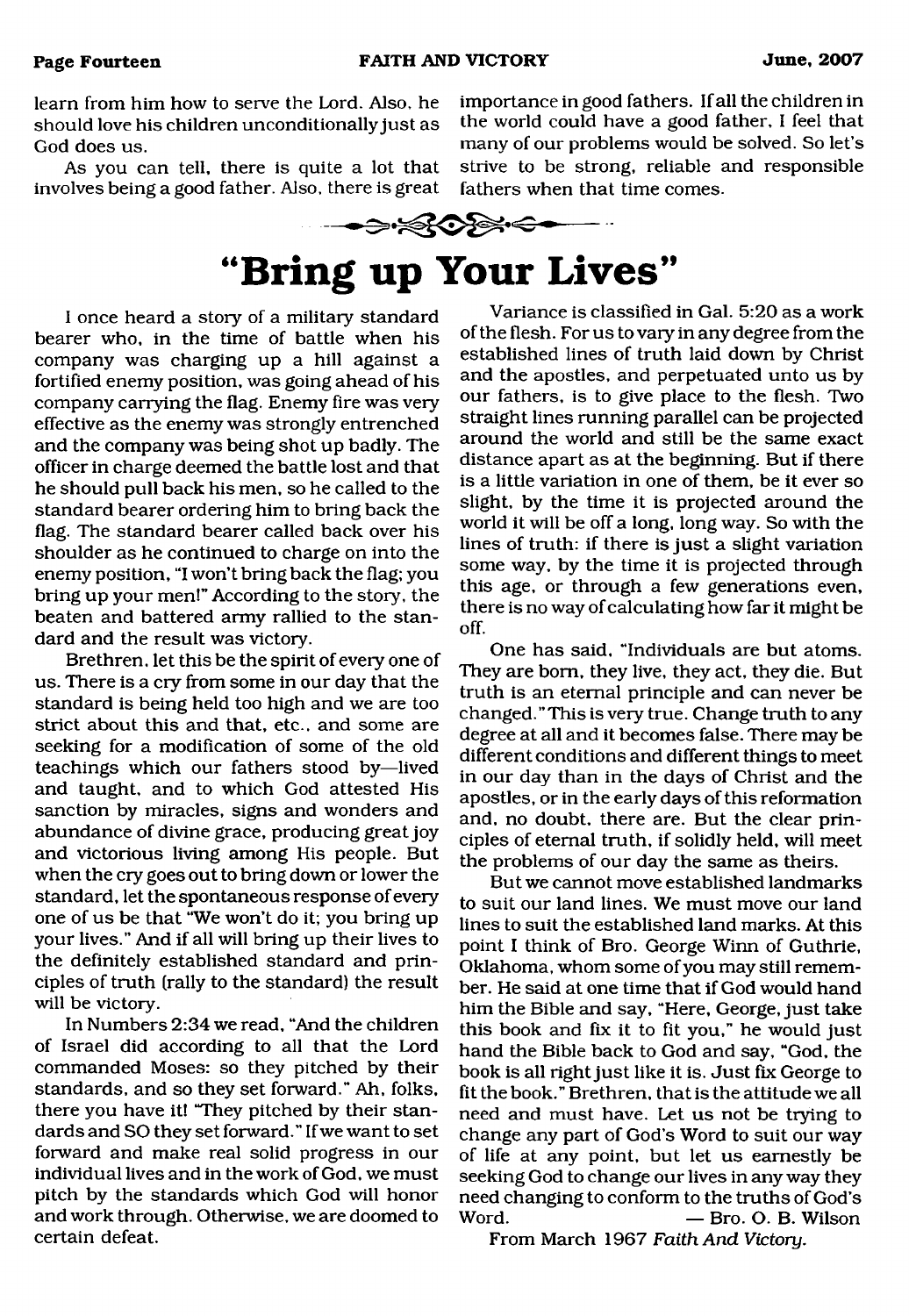## **It Matters Much**

<span id="page-14-0"></span>It matters little where I was born. Or if my parents were rich or poor; Whether they shrank from the cold world's scorn Or walked in the pride of wealth secure; But whether I live an honest man. And hold my integrity firm in my clutch, I tell you brother, as plain as I can, It matters much! It matters little how long I stay

In a world of sorrow, sin and care; Whether in youth I'm called away.

Or live till my bones and pate are bare; But whether I do the best I can

To soften the weight of adversity's touch On the faded cheek of my fellow-man,

It matters much!

It matters little where be my grave, If on the land or on the sea,

By purling brook or neath stormy wave It matters little or nought to me;

But whether the Angel of death comes down And marks my brow with his loving touch,

As one that shall wear the victor's crown,

It matters much!

## <span id="page-14-1"></span>**Recount Your Blessings**

One time when the Psalmist was feeling discouraged, (Psalm 77) he said, "But I will remember the years of the right hand of the Most High."

How good it would be if God's children would always follow David's example when under trial: but alas! we are more inclined to recount the trials and the wrongs and to brood over them. Thus our faith and courage is weakened and confusion follows. During my short life God has given me some experiences which to me were wonderful. At times when my strength seemed well nigh gone, and all seemed lost, difficulties heaped mountain high to destroy my soul. Then God stepped in and in some instances, within a moment's time, the unexpected happened, which from that time changed the course of my life. I was so completely delivered that the difficulties which threatened to destroy my soul were so completely overthrown that they can never again trouble me.

"One time when clouds hung low. I said Eternity was gray.

The sun went down in splendor Upon that very day."

If one day could end so beautifully after dark clouds, then God can make other dark days to end the same way by His own power.

"Count your many blessings. Name them one by one.

And it will surprise you

What the Lord hath done."

Yes, the goodness of God will magnify before your eyes, and it will surprise you how the clouds will disperse.

Think of the victories of Israel when they went forward praising God while He fought for them. God is the same today. One sister was beset by much opposition because of her stand for the truth. One day she was taunted by the words of an acquaintance who said, "What is the use of your standing like this? It will be of no use." She said, "I will keep blowing the trumpet and Jericho will fall at the proper time." Well, according to her faith, her Jericho came down with a crash which surprised her as well as her friends.

Come, behold the works of the Lord. Behold them until your courage rises, and you feel yourself animated by His power.

—Lottie L. Jarvis

|  | Bible                                                                            |  |  |  |
|--|----------------------------------------------------------------------------------|--|--|--|
|  | .e.sson<br>$\frac{1}{\sqrt{2}}$                                                  |  |  |  |
|  |                                                                                  |  |  |  |
|  |                                                                                  |  |  |  |
|  | 'Beholding as in a glass the glory of the Lord,<br>we are CHANGED'' II Cor. 3:18 |  |  |  |
|  | Subscription Order                                                               |  |  |  |
|  | Please send___________copy/ies of the<br>Bible Lessons quarterly to:             |  |  |  |
|  |                                                                                  |  |  |  |
|  | Address<br>$\overline{\phantom{a}}$                                              |  |  |  |
|  | $City$ $\qquad \qquad$ $State$ $\qquad \qquad$ $Zip$                             |  |  |  |
|  | Phone                                                                            |  |  |  |
|  | Subscription rate: \$1.50 per copy per                                           |  |  |  |
|  | quarter; or \$5.00 per copy for one year<br>(issued quarterly).                  |  |  |  |
|  | Please find enclosed payment in the<br>amount of $S_{\_\_\_\_\_\_}$              |  |  |  |
|  | Mail to:                                                                         |  |  |  |
|  | FAITH PUBLISHING HOUSE                                                           |  |  |  |
|  | P.O. BOX 518                                                                     |  |  |  |
|  | GUTHRIE, OK 73044<br>6/07                                                        |  |  |  |
|  |                                                                                  |  |  |  |